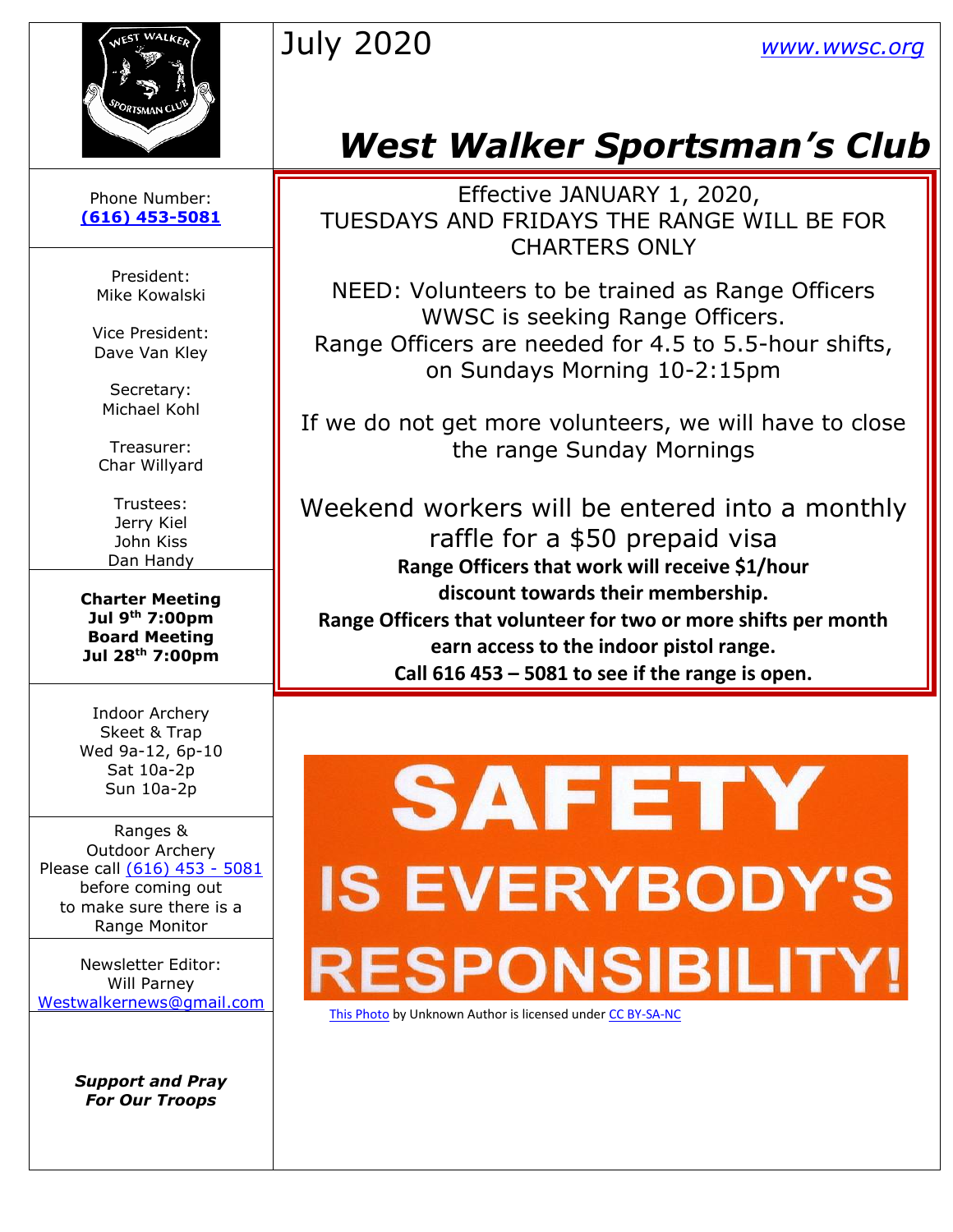# DUCKS DAYS RETURNING IN JULY



After having to cancel April, May, and June due to the virus, I am pleased to announce that Duck Days are returning. Please join us in July for:

**EASTER IN JULY: HIPPITY HOPPY DUCKS** SATURDAY 7/11 10:00 AM TO 12:00 PM 7/12 12:00 pm TO 2:00 PM **SUNDAY** See poster for rules, past results, and future dates.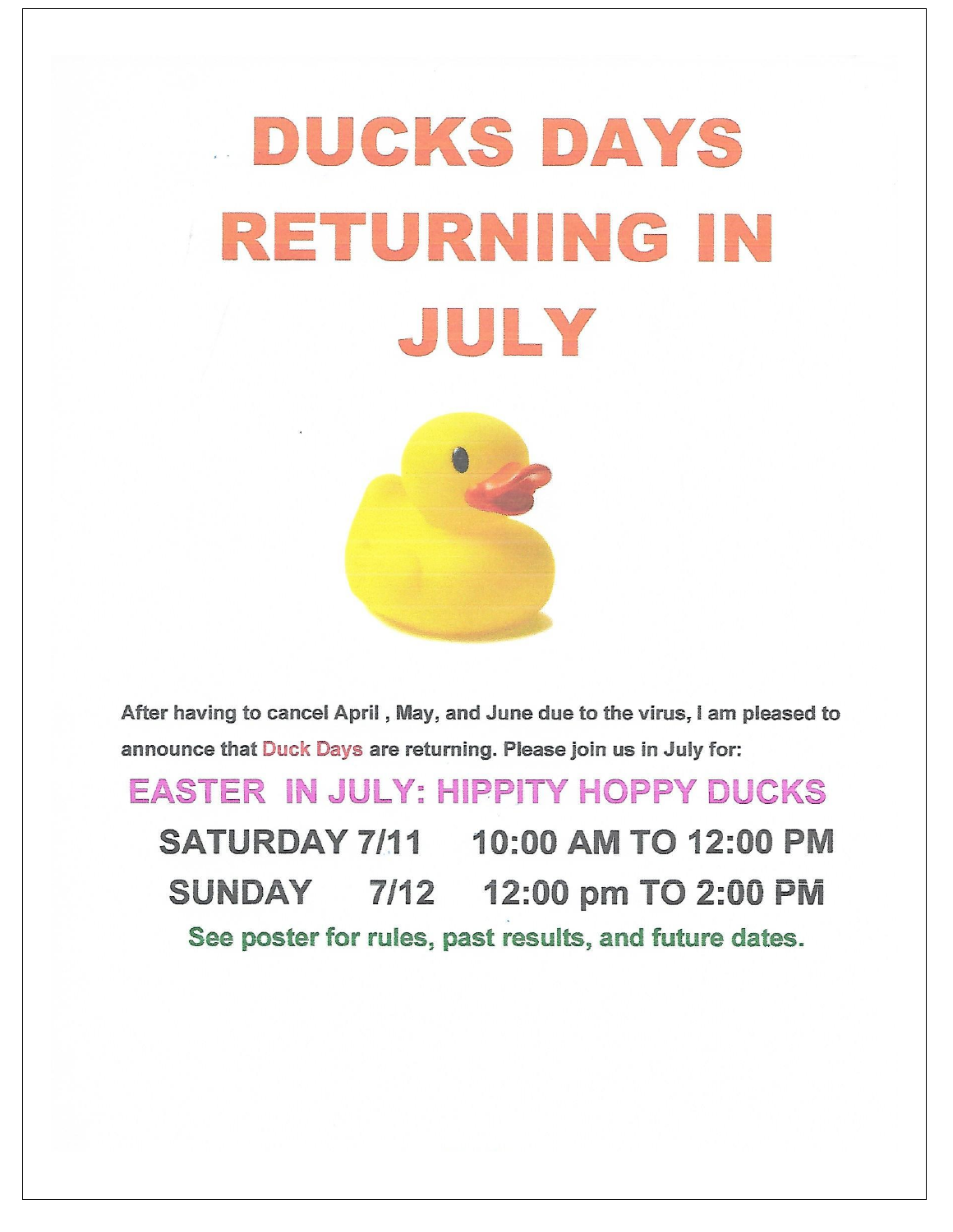DUCKS DAYS **RESTART AFTER VIRUS PAUSE** 

#### All calibers welcome.

Iron sites only please. Round nose only. No hollow point or wad cutter No magnums or rifle calibers allowed.

# **\$2 ENTRY FEE**

ENTER AS MANY TIMES AS YOU LIKE,

# **THREE WAYS TO PLAY**

- 1) HIGH PAPER TARGET SCORE EACH DAY GETS 30% OF ENTRY FEES
- 2) MOST DUCKS COLLECTED JANUARY TO SEPTEMBER EACH TIME YOU GET 60 OR MORE POINTS ON THE PAPER TARGET YOU WIN A DUCK CASH PRIZE OF 10% OF TOTAL FEES DURING SIX MONTH RUN WILL BE PAID

DUCKS AWARDED TO DATE: 20 LEADER: RYAN HEKLSEL 8

3) JUST COME TO HAVE FUN SHOOTING AT THE THREE THEME BASED REACTIVE TARGETS OFFERED EACH DAY

#### **JANUARY: WINTER CARNIVAL DUCKS**

WINNERS: 1/19 JEFF REYNOLDS 90 POINTS 1/25 RYAN HELSEL 88 POINTS **FEBRUARY: LOVEY DOVEY DUCKS** 

WINNERS: 2/8 GARY ADLER 90 POINTS 2/16 RYAN HELSEL 90 POINTS

#### **MARCH: LUCKY DUCKS**

3/15 RYAN HELSEL 100 POINTS 3/21 CANCELED DUE TO VIRUS CLOSING **WINNER** 

#### **JULY: EASTER IN JULY: HIPPITY HOPPY DUCKS**

SATURDAY 7/11 10:00 AM TO 12:00 PM

#### 12:00 pm TO 2:00 PM 7/12 SUNDAY

#### **AUGUST SWIMMING DUCKS**

AND SATURDAY 8/8/2;00 PM TO 4:00 PM 8/7 6:00 pm TO 8:00 pm FRIDAY **SEPTEMBER: GALLOPING DUCKS** AND SUNDAY 9/20 12:00 PM TO 2:00 PM FRIDAY 9/18 6:00 PM TO 8:00 PM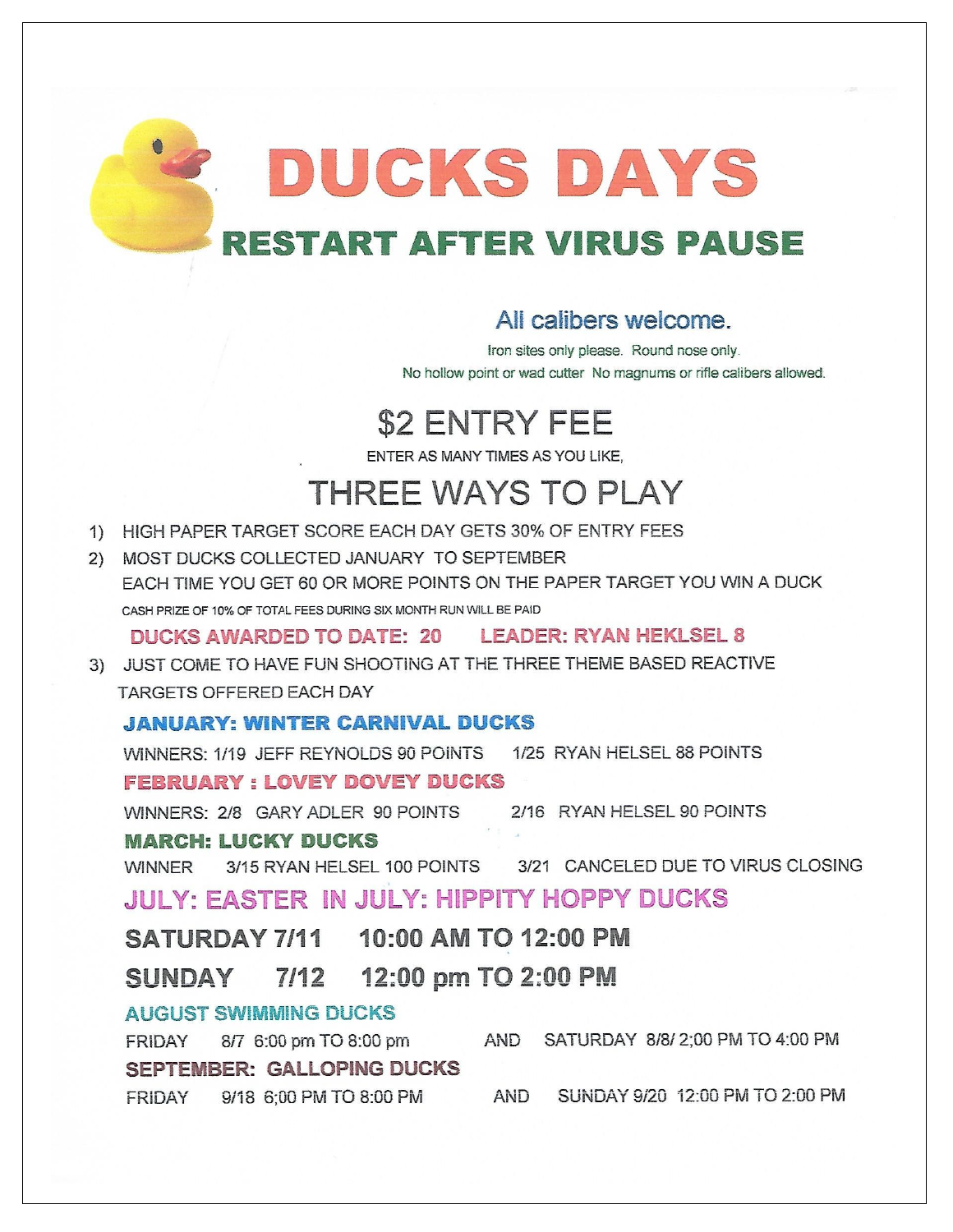# *CLASSIFIED ADS*

**For Sale: I have an extra Beretta hard case for most over/under shotguns with barrels up to 31 inches (30 inches plus extended chokes). Dark blue and has four latches and can be locked with a small luggage-type padlock to keep kids out. As new condition! Can send you pics if you e-mail me at address below. Just let me know if you would like to see it, and I will bring it out to the club. First \$65 gets it.**

> **Rick Van Aller (616) 915-5578 Or [rickvanaller@charter.net](mailto:rickvanaller@charter.net) FOR SALE**

> 410ga Automatic Shotgun

Remington Model 1100 with: 25" Ventilated Rib Barrel. Blue finish receiver and barrel. High gloss checkered walnut stock. Scroll engraving on receiver and bolt. Very good condition shoots well.

# **Price \$550**

: Jim Rosin 616-250-0395 Email: jimrosin@comcast.net

**ADS WILL ONLY RUN ONE MONTH ADS ARE POSTED BY MEMBERS ONLY SPORTING ITEMS ONLY PREFERED METHOD OF CONTACT NO PICTURES [WESTWALKERNEWS@GMAIL.COM](mailto:WESTWALKERNEWS@GMAIL.COM)**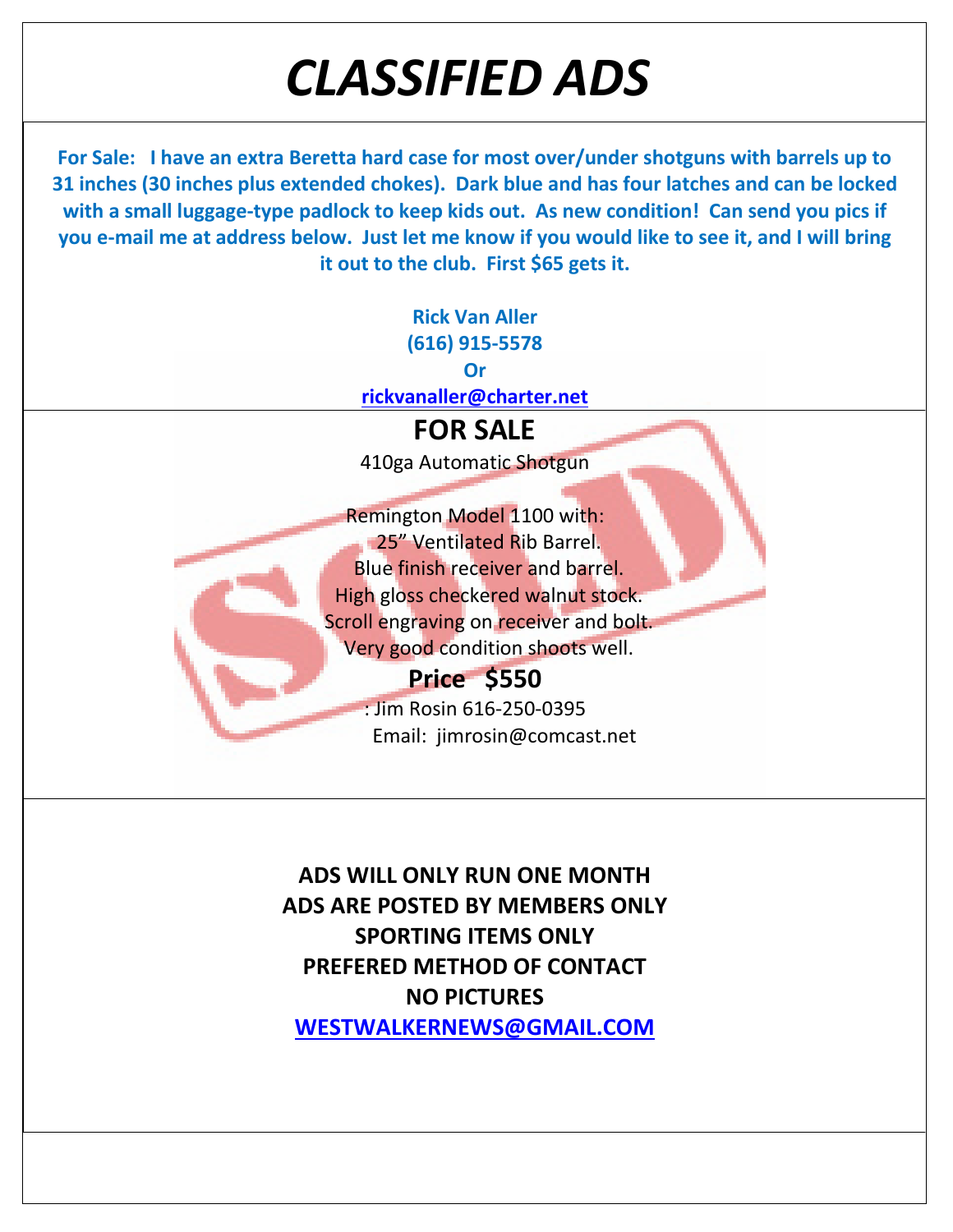### **Like us on Facebook**



### **Click the icon**

**Did You Know that WWSC is a non-profit organization that is run by Charter Members, who volunteer their time? We are always looking for good people who are interested in becoming Charter Members to help us keep this club open. If you are interested, please speak with any Charter Member for more information**

**July Range Hours Hours vary month to month\* Jul 1 – 15 MWTHS: 9:00am – 7:30pm Sundays: 10am – 7:30pm Jul 16-31 MWTHS : 9:00 – 7:30pm Sundays 10am-7:30pm**

**[Link for range rules](http://www.wwsc.org/img/ranges/RangeRules.pdf)**

CALL AFTER 2PM (616) 453-5081

## **\$60 2020 Big Gun Raffle Winners \$60**

| <b>Jan</b> | <b>Walther Creed 9mm</b>                       | <b>Kurt Hopkins</b>   | #102 |
|------------|------------------------------------------------|-----------------------|------|
| Feb        | <b>Ruger American Ranch 450 Bushmaster</b>     | <b>Mark Krauss</b>    | #176 |
| Mar        | Kel-Tec PMR-30 .22 Mag                         | <b>Robert Kemp</b>    | #257 |
| Apr        | Remington Model 7 Predator 243 Win             | <b>Nadine Willis</b>  | #284 |
| May        | Ruger Mark IV 22/45 Lite .22 LR                | <b>James Casidy</b>   | #10  |
| <b>Jun</b> | Ruger Wrangler .22 LR + Ruger American 308 Win | <b>Steve Wolbrink</b> | #288 |
| Jul        | Remington 1911 R1 Enhanced Commander 45 ACP    |                       |      |
| Aug        | Remington 700 ADL Pkg w/Scope 270 Win Blt Act. |                       |      |
| <b>Sep</b> | <b>Glock G34 Gen5 MOS 9mm</b>                  |                       |      |
| Oct        | CZ 527 Varmint MTR .223 Rem                    |                       |      |
| <b>Nov</b> | Springfield 1911 Range Officer 9mm             |                       |      |
| <b>Dec</b> | Remington 1100 Sporting 12ga OR 20gaKu         |                       |      |

Shotgun League and Archery Banquet will be on July 18th